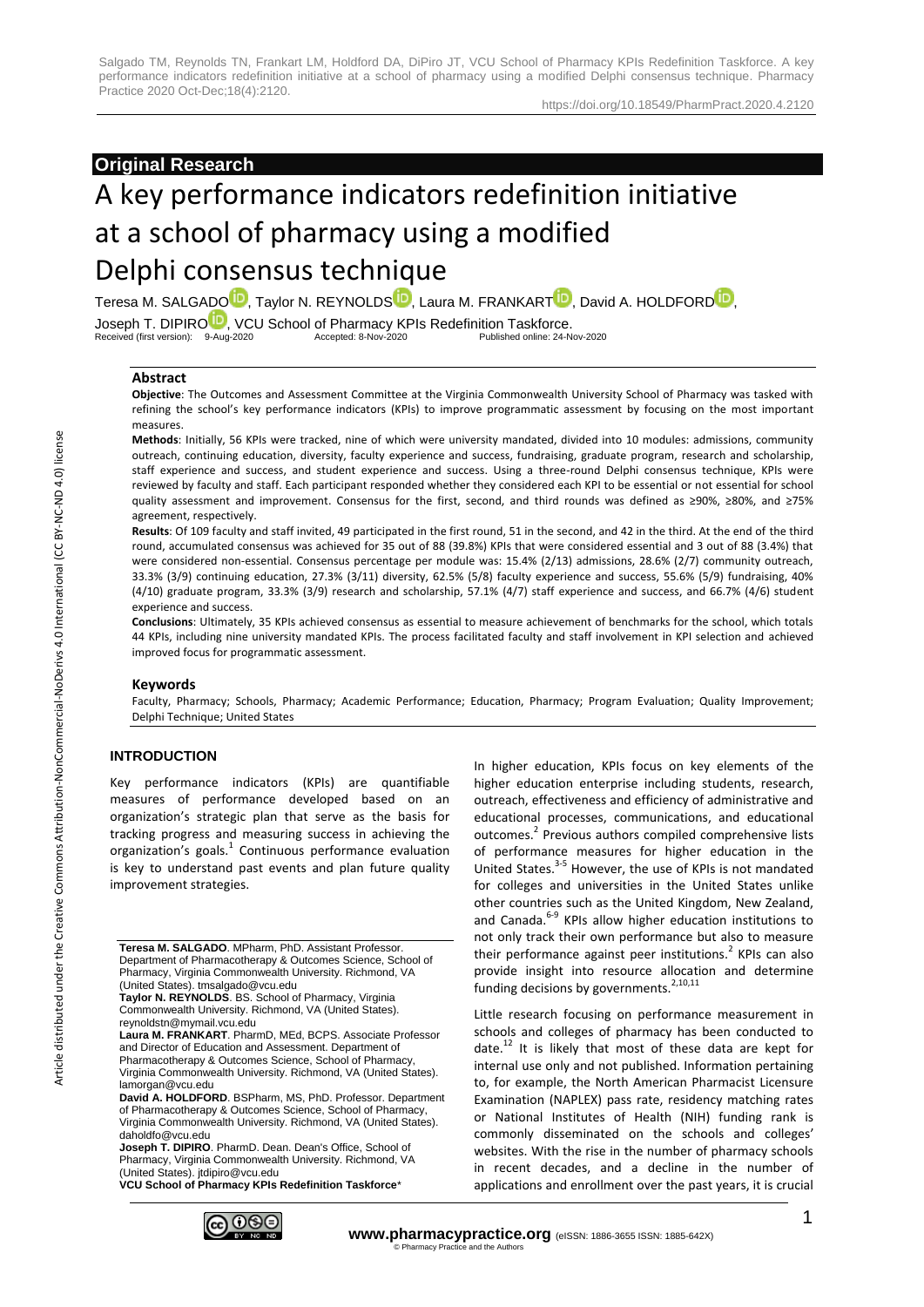that pharmacy schools develop robust strategic plans. KPIs emanating from those strategic plans will allow assessment of the organization's performance and inform necessary changes for continuous quality improvement. $13-15$ 

A previous report described the implementation of a continuous quality improvement program focusing on programmatic advancement at a college of pharmacy.<sup>12</sup> The authors used the Studer Group's Hardwiring Excellence approach to guide implementation of an excellence program that would enhance achievement of education, research and service goals, which included development of a strategic plan and performance measurement by means of KPIs.<sup>16</sup> Accountability and alignment between the college's goals and individual faculty, staff and administrators' performance were ensured by including KPIs specific to each person's job responsibilities in their annual evaluations. $12$  A similar management approach was adopted at the Virginia Commonwealth University (VCU) School of Pharmacy (SOP). KPIs were developed for key areas by teams of faculty, presented to the VCU-SOP Executive Committee and remaining faculty for discussion and, ultimately, approved by faculty in May 2015. Feedback from faculty was obtained over the years resulting in an undesirably high number of KPIs. In 2019, the Outcomes and Assessment Committee at the VCU-SOP was tasked with refining the KPIs for the school in conjunction with the Dean. The aim of this study was to identify essential KPIs to be adopted school-wide using a modified Delphi consensus process. Rather than aiming at the generalization of results to other schools and colleges, our goal was to illustrate how a Delphi technique can be used in committee service to promote faculty and staff involvement in KPI selection instead of following a top-down approach wherein school administrators make all decisions. Delphi techniques have been applied in the pharmacy education literature to achieve consensus regarding multiple topics, including: general practice pharmacists' educational requirements, faculty members' leadership characteristics, learning objectives of model courses within the pharmacy curriculum, attributes of an organizational culture measure in academic pharmacy, competencies for individuals designated as assessment leads, among others.<sup>17-24</sup> Despite having been previously utilized to develop KPIs in clinical areas, the application of the Delphi technique to the refinement of KPIs in higher education is unique in the pharmacy literature. $25-30$ 

## **METHODS**

A three-round modified Delphi technique was used to gather consensus about essential KPIs defined as the minimum indispensable KPIs needed to track the VCU-SOP performance. Despite not having provided a definition for what constitutes essential and non-essential KPIs to the panel members, the goal of the process and what we expected to accomplish was explained at multiple schoolwide meetings prior to survey launch. The Delphi technique is a consensus method based on the agreement of a panel of experts about a given subject. In the first phase of a traditional Delphi technique, experts contribute information pertaining to the subject area being studied in response to open-ended questions. $31,32$  In this modified Delphi technique, the initial list of items (KPIs) was provided a priori because those were the existing KPIs adopted to assess the school's performance. Additionally, participants targeted included all faculty and staff at the VCU-SOP because the goal was to promote all personnel engagement in the KPIs redefinition initiative, rather than to generalize the results beyond our institution. Thus, despite not being subject matter experts (i.e., performance management) as required by best practices in conducting a Delphi consensus technique, our approach ensured that all individuals were given an opportunity to participate.  $31,32$ The final result of the Delphi process served as the basis for internal discussions at the Outcomes and Assessment and Executive Committees levels regarding adoption of KPIs achieving consensus as school wide KPIs. Ultimately, the Executive Committee, with input from the Outcomes and Assessment Committee, adjudicated the final list of KPIs.

The VCU Institutional Review Board determined that this study was not considered human subjects research, thus no review was necessary.

## **Key performance indicators**

The initial list included 56 KPIs, of which nine were mandated by the university, divided into the following nine modules: admissions (n=8), community outreach (n=4), continuing education (n=6), diversity (n=3), faculty experience and success (n=8), fundraising (n=6), graduate program (n=7), research and scholarship (n=5), and student experience and success (n=9). Because no KPIs pertaining to staff experience and success were part of the initial list, a new module including three KPIs similar to current KPIs assessing faculty experience and success was created. KPIs mandated by the university were presented to panelists during the Delphi process so that they were aware of university requirements, but not ranked as essential or not essential given that these are university rather than school wide KPIs that cannot be changed. Thus, 50 KPIs were included in the first Delphi round.

## **Delphi panel and process**

All faculty and staff members were invited to participate in the process via email and participation in all three rounds was encouraged during faculty and staff retreats and at individual department meetings. Qualtrics® (Provo, UT) was used to develop and manage the Delphi process and a link to the list of KPIs was provided in the recruitment email. Participants were asked to select whether they considered each of the KPIs to be 'essential' or 'not essential' to the school. An option 'unable to respond' was also available. During the first and second Delphi rounds, participants were allowed to propose new KPIs or changes to existing ones. A free text box was included at the end of each module to allow documentation of suggestions. New items proposed and comments from the panel members were analyzed by two of the authors (TMS, LMF) and incorporated in subsequent rounds, while ensuring anonymity. Prior to the second and third rounds, and per Delphi procedures, panelists received a report of the overall group ratings as well as their own individual ratings to consider when responding to a new round. $31,32$  All faculty

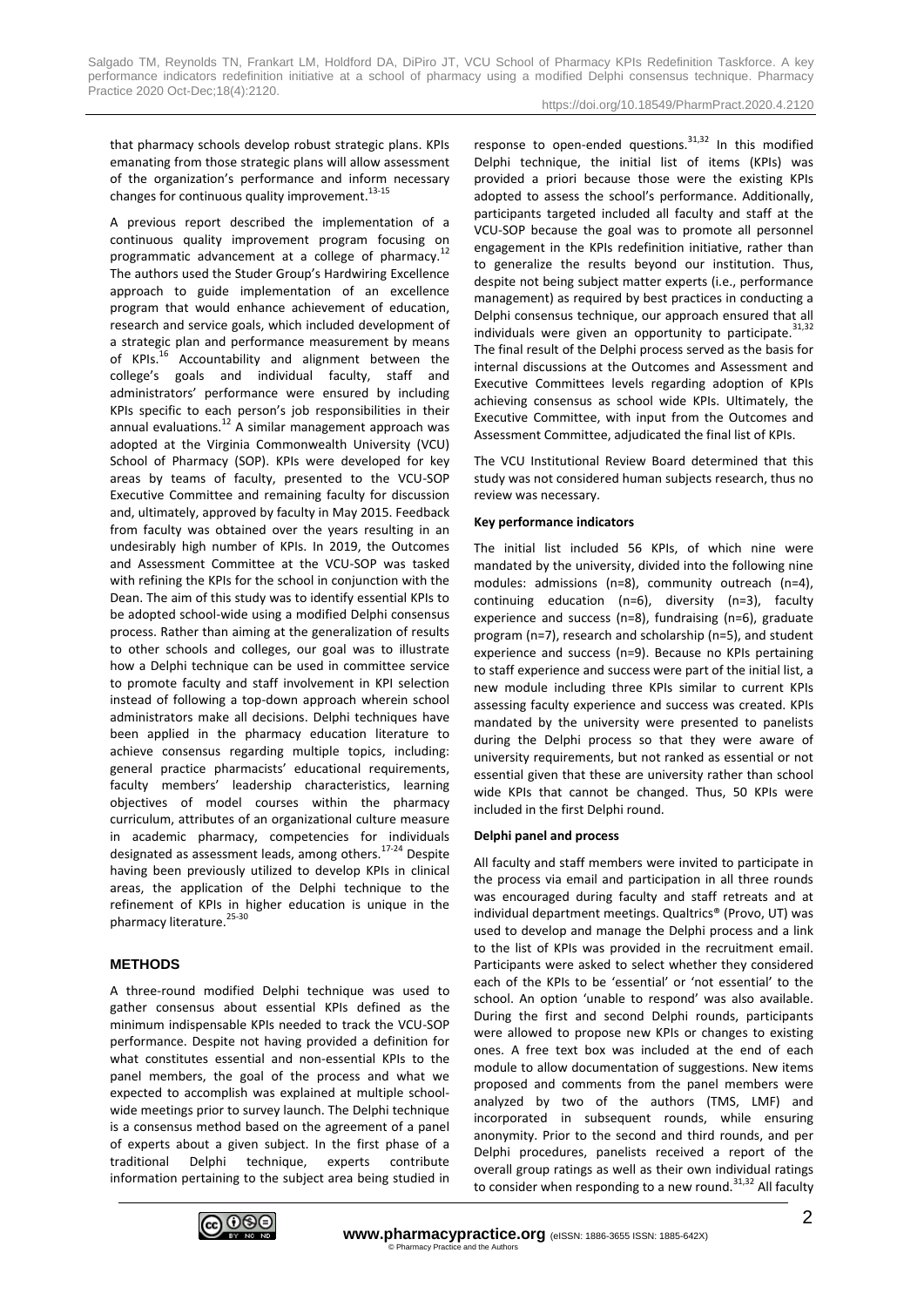Salgado TM, Reynolds TN, Frankart LM, Holdford DA, DiPiro JT, VCU School of Pharmacy KPIs Redefinition Taskforce. A key performance indicators redefinition initiative at a school of pharmacy using a modified Delphi consensus technique. Pharmacy Practice 2020 Oct-Dec;18(4):2120. https://doi.org/10.18549/PharmPract.2020.4.2120

| Table 1. Characteristics of the Delphi panel (n=62) |           |  |  |  |
|-----------------------------------------------------|-----------|--|--|--|
| <b>Characteristic</b>                               | n (%)     |  |  |  |
| Gender                                              |           |  |  |  |
| Female                                              | 31 (50.0) |  |  |  |
| Male                                                | 26 (41.9) |  |  |  |
| Prefer not to disclose                              | 5(8.1)    |  |  |  |
| Rank                                                |           |  |  |  |
| Assistant Professor                                 | 13 (21.0) |  |  |  |
| Associate Professor                                 | 18 (29.0) |  |  |  |
| <b>Full Professor</b>                               | 14 (22.6) |  |  |  |
| Dean/Assistant Dean                                 | 1(1.6)    |  |  |  |
| University and Academic Professional                | 6(9.7)    |  |  |  |
| Staff                                               | 8(12.9)   |  |  |  |
| Other                                               | 2(3.2)    |  |  |  |
| Track (among 45 faculty)                            |           |  |  |  |
| Tenure-Track (i.e., research faculty)               | 8(17.8)   |  |  |  |
| Tenured                                             | 17 (37.8) |  |  |  |
| Term Faculty (i.e., clinical faculty)               | 20 (44.4) |  |  |  |

and staff were invited to participate in the first and second rounds, but only those who completed either of these two rounds were allowed to participate in the third, to maximize the number of participants who responded to at least two rounds. Participation was voluntary and no incentives were provided. The first Delphi round occurred in May 2019, the second in June 2019, and the third in July 2019. Each round was open for two weeks and e-mail reminders were sent one week after deployment of each round and on the closing date to foster participation.

The process, including data analysis, was led by one of the Outcomes and Assessment Committee members who is a tenure-track Assistant Professor with experience with the Delphi technique, assisted by a third-year pharmacy student. Only these two individuals had access to individual responses while the process was ongoing, and the faculty member did not participate in the Delphi panel.

#### **Consensus criteria and data analyses**

Consensus was defined as a specified percentage of participants rating KPIs as either essential or not essential. Items achieving consensus in each round were removed from the next round with essential KPIs being retained for strategic planning use and not essential KPIs being eliminated. No pre-defined criteria to establish consensus in Delphi methods exist. $32$  In this study, consensus criteria were more stringent in the first round (≥90%), and progressively decreased to ≥80% and ≥75% in the second and third rounds, respectively. These cut-offs were defined a priori and selected to ensure that the first and second rounds identified KPIs that the overwhelming majority considered essential. Consensus criteria were more relaxed in the third round to generate more internal discussion within the Outcomes and Assessment and Executive Committees regarding adjudication of KPIs that achieved consensus in this round as school wide KPIs. Percent consensus was calculated for each KPI. The 'unable to respond' option was recoded as missing data and not included in the percent consensus calculations. The SPSS version 25 (IBM Corp. Armonk, NY) was used for all analyses.

## **RESULTS**

Of the 109 faculty and staff invited, 62 unique individuals participated in the Delphi process (56.9% response rate). Of these, 49 completed the first round, 51 the second, 42 the third, and 32 completed all three rounds. Of the 49 individuals who completed round 1, 38 also completed round 2. Participants had been working at the VCU-SOP for an average of 12 years, half were female, and over 70% were faculty members (Table 1).

Delphi Round 1: Consensus (≥90% agreement) for KPIs considered essential was achieved for 7 of the initial 50 (14%) KPIs assessed (Table 2 and Online appendix). Consensus items in this first round pertained to faculty, staff and student satisfaction, scholarly output (i.e., number of peer reviewed journal publications), and funding (i.e., total amount of private funds received as cash gifts annually and NIH funding ranking). No KPIs achieved consensus as being non-essential. By the end of the first round, and after reviewing input from panelists, one KPI was reworded and 26 new KPIs were included. Ultimately, 69 (=50-7+26) items were included in the second consensus round, including the new proposed KPIs and excluding KPIs that achieved consensus during round 1.

| Table 2. Consensus achieved for key performance indicators considered both essential and not essential in each module during the three Delphi rounds |                                                  |                            |                                                  |                            |                                      |                            |                     |
|------------------------------------------------------------------------------------------------------------------------------------------------------|--------------------------------------------------|----------------------------|--------------------------------------------------|----------------------------|--------------------------------------|----------------------------|---------------------|
| <b>Modules</b>                                                                                                                                       | 1 <sup>st</sup> Delphi Round<br>(≥90% agreement) |                            | 2 <sup>nd</sup> Delphi Round<br>(≥80% agreement) |                            | 3rd Delphi Round<br>(≥75% agreement) |                            | No. of<br>essential |
|                                                                                                                                                      | # valid<br>items                                 | No. consensus<br>items (%) | # valid<br>items                                 | No. consensus<br>items (%) | # valid<br>items                     | No. consensus<br>items (%) | consensus<br>items" |
| 1. Admissions                                                                                                                                        |                                                  |                            | 13                                               | 2(15.4)                    | 11                                   | 1(9.1)                     |                     |
| 2. Community outreach                                                                                                                                | 3                                                | 0                          |                                                  | <sup>0</sup>               |                                      | 3(42.9)                    |                     |
| 3. Continuing education                                                                                                                              | 6                                                | $\Omega$                   | 8                                                | 1(12.5)                    |                                      | 2(28.6)                    |                     |
| 4. Diversity                                                                                                                                         |                                                  | $\Omega$                   | 9                                                | 2(22.2)                    | 9                                    | 1(11.1)                    |                     |
| 5. Faculty experience and success                                                                                                                    |                                                  | 1(14.3)                    | 6                                                | 2(33.3)                    | 5                                    | 2(40.0)                    | 5                   |
| 6. Staff experience and success                                                                                                                      | 3                                                | 1(33.3)                    | 3                                                | 2(66.7)                    | 4                                    | 2(50.0)                    |                     |
| 7. Fundraising                                                                                                                                       | 6                                                | 1(16.7)                    | 8                                                | 3(37.5)                    | 5                                    | 1(20.0)                    |                     |
| 8. Graduate program                                                                                                                                  |                                                  | 1(14.3)                    | 6                                                | 1(16.7)                    | 8                                    | 2(25.0)                    | 4                   |
| 9. Research and Scholarship                                                                                                                          | 3                                                | 2(66.7)                    | 4                                                |                            |                                      | 1(14.3)                    |                     |
| 10. Student Experience and Success                                                                                                                   | 6                                                | 1(16.7)                    | 5                                                | 3(60.0)                    | 2                                    | <sup>0</sup>               | 4                   |
| Total <sup>ª</sup>                                                                                                                                   | 50                                               | 7(14.0)                    | 69                                               | 16(23.2)                   | 65                                   | 15(23.1)                   | 35                  |
| Total accumulated consensus <sup>b</sup><br>$a -$                                                                                                    |                                                  | 14.0% (7/50)               |                                                  | 30.3% [(7+16)/76)]         |                                      | 43.2% [(7+16+15)/88)]      |                     |

a Does not include 9 KPIs mandated by the university.

b Accumulated consensus is calculated by dividing the sum of KPIs that achieved consensus both as essential and non-essential in each round as the numerator and the sum of the initial number of KPIs and new KPIs suggested at the end of rounds 1 and 2 as the denominator.

<sup>C</sup>The last column presents consensus achieved for items considered essential.

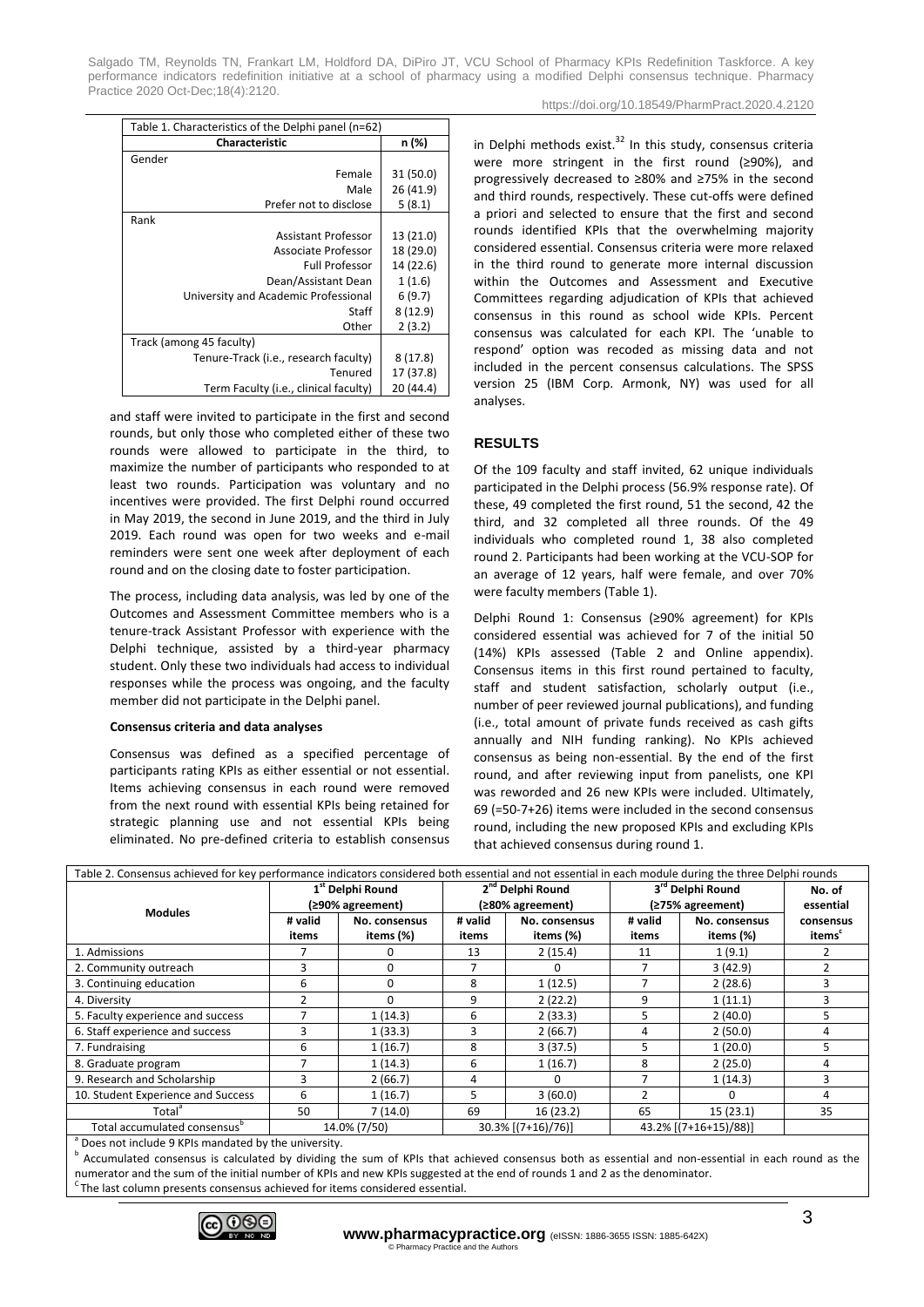Delphi Round 2: Consensus (≥80% agreement) was achieved for 16 of the 69 (23.2%) KPIs, 15 of which were considered essential and one non-essential (Table 2 and Online appendix), representing an accumulated consensus of 23 (=7+16) out of 76 (=50+26) KPIs, i.e., 30.3%. None of the KPIs in the community outreach and research and scholarship modules achieved consensus in this round. Twelve new KPIs were suggested at the end of round 2 to be included in round 3. After excluding items that achieved consensus and adding proposed KPIs during round 2, 65 (=69-16+12) KPIs were included in the third Delphi round.

Delphi Round 3: Consensus (≥75% agreement) in the last round was achieved for 15 (23.1%) of the 65 KPIs, 13 considered essential and 2 non-essential (Table 2 and Online appendix), representing an accumulated consensus of 38 (=7+16+15) out of 88 (=50+26+12) KPIs, i.e., 43.2%. Ultimately, accumulated consensus was achieved for 35 out of 88 (39.8%) KPIs that were considered essential and 3 out of 88 (3.4%) that were considered non-essential.

## **DISCUSSION**

The purpose of this report is to describe the process used to reassess the KPIs tracked by the school in order to reduce their number and improve programmatic assessment by focusing on the most important indicators. Burke and Minassians recommend that colleges or universities adopt no fewer than 10 and no more than 25 KPIs. $^{33}$  Their research showed that a greater number of KPIs made it more cumbersome for institutions to track performance.<sup>33</sup> The Delphi process proved effective, allowing a reduction in the number of KPIs from 56 to 44 (including 9 mandatory KPIs), while engaging faculty and staff in the process, and efficient given that no additional meetings or discussions were required to attain consensus. The Outcomes and Assessment and Executive Committees reviewed the KPIs that achieved consensus as essential and further reduced the number from 44 to 36 (including 9 mandatory KPIs). Despite being above the recommended upper limit, our initiative was successful in reducing the number of KPIs.<sup>33</sup> KPIs that did not achieve consensus as either essential or not essential may continue to be monitored by departments or units per their needs.

As expected, a majority of participants (slightly over 70%) were faculty members. We did not have an a priori staff involvement goal but consider that having almost 30% participants being a mix of staff, university and academic professionals, and others is indicative of success. Providing all personnel with an equitable opportunity to participate in the process was a priority to the VCU-SOP

| Table 3. Final list of key performance indicators tracked by the VCU School of Pharmacy as well as data source and responsible party |                                                   |                                                      |  |  |  |  |  |
|--------------------------------------------------------------------------------------------------------------------------------------|---------------------------------------------------|------------------------------------------------------|--|--|--|--|--|
| KPI                                                                                                                                  | <b>Data Source</b>                                | <b>Responsible party</b>                             |  |  |  |  |  |
| <b>Module 1: Admissions</b>                                                                                                          |                                                   |                                                      |  |  |  |  |  |
| Total number of PharmD applications*                                                                                                 | <b>Admissions Data</b>                            | Associate Dean for Student Services                  |  |  |  |  |  |
| Mean cumulative undergraduate GPA of entering                                                                                        | <b>Admissions Data</b>                            | <b>Associate Dean for Student Services</b>           |  |  |  |  |  |
| class                                                                                                                                |                                                   |                                                      |  |  |  |  |  |
| Percentage of entering class that identifies as an                                                                                   | <b>Admissions Data</b>                            | Associate Dean for Student Services                  |  |  |  |  |  |
| underrepresented minority                                                                                                            |                                                   |                                                      |  |  |  |  |  |
|                                                                                                                                      | <b>Module 2: Community Outreach</b>               |                                                      |  |  |  |  |  |
| Number of formal partnerships (local, national,                                                                                      | University                                        | Division of Community Engagement                     |  |  |  |  |  |
| international)*                                                                                                                      |                                                   |                                                      |  |  |  |  |  |
|                                                                                                                                      | <b>Module 3: Continuing Education</b>             |                                                      |  |  |  |  |  |
| Number of continuing education programs offered                                                                                      | Continuing Professional Education Director        | <b>Executive Associate Dean for Academic Affairs</b> |  |  |  |  |  |
| Average satisfaction score of all continuing                                                                                         | <b>Continuing Professional Education Director</b> | <b>Executive Associate Dean for Academic Affairs</b> |  |  |  |  |  |
| education programs                                                                                                                   |                                                   |                                                      |  |  |  |  |  |
|                                                                                                                                      | <b>Module 4: Diversity</b>                        |                                                      |  |  |  |  |  |
| Percentage of underrepresented minority PharmD                                                                                       | Office of Admissions and Student Services,        | Associate Dean for Student Services, Human           |  |  |  |  |  |
| students, Master and PhD students, faculty                                                                                           | Human Resources data, Graduate Program            | Resources Administrator, Graduate Program            |  |  |  |  |  |
| and staff members (includes<br>members,                                                                                              | Office                                            | Director                                             |  |  |  |  |  |
| Black/African American, Hispanic/LatinX, American                                                                                    |                                                   |                                                      |  |  |  |  |  |
| $Indian)*$                                                                                                                           |                                                   |                                                      |  |  |  |  |  |
| Percentage of overall faculty, students and staff                                                                                    | <b>Students: AACP Graduating Student Survey</b>   | Director of Education and Assessment                 |  |  |  |  |  |
| who feel the School of Pharmacy is welcoming to                                                                                      | Faculty & Staff: School of Pharmacy               |                                                      |  |  |  |  |  |
| those with diverse backgrounds                                                                                                       | <b>Diversity Climate Survey</b>                   |                                                      |  |  |  |  |  |
| Percentage of underrepresented minority and                                                                                          | Human Resources Data                              | Dean                                                 |  |  |  |  |  |
| women in School leadership positions (deans,                                                                                         |                                                   |                                                      |  |  |  |  |  |
| chairs, vice chairs, directors)                                                                                                      |                                                   |                                                      |  |  |  |  |  |
| <b>Module 5: Faculty Experience and Success</b>                                                                                      |                                                   |                                                      |  |  |  |  |  |
| Faculty attrition rate (except retirements)*                                                                                         | Human Resources Data                              | Human Resources Administrator                        |  |  |  |  |  |
| Percentage of faculty who are satisfied with the                                                                                     | AACP Faculty Survey Questions 4, 10, 18,          | Director of Education and Assessment                 |  |  |  |  |  |
| <b>VCU School of Pharmacy</b>                                                                                                        | 23, 24, 25, 30, 35, 37                            |                                                      |  |  |  |  |  |
| Percentage of faculty who believe that they have                                                                                     | AACP Faculty Survey Questions 26-29               | Director of Education and Assessment                 |  |  |  |  |  |
| adequate resources                                                                                                                   |                                                   |                                                      |  |  |  |  |  |
| Percentage of faculty members serving as leaders                                                                                     | <b>Department Annual Reports</b>                  | <b>Department Chairs</b>                             |  |  |  |  |  |
| in state/national organizations (elected officers or                                                                                 |                                                   |                                                      |  |  |  |  |  |
| appointed chairs)                                                                                                                    |                                                   |                                                      |  |  |  |  |  |
| Percentage of faculty salaries equal to or                                                                                           | Human Resources Data                              | Dean                                                 |  |  |  |  |  |
| exceeding the AACP 50th percentile                                                                                                   |                                                   |                                                      |  |  |  |  |  |
| Percentage of faculty who feel valued at work                                                                                        | Faculty survey to be developed                    | Director of Education and Assessment                 |  |  |  |  |  |

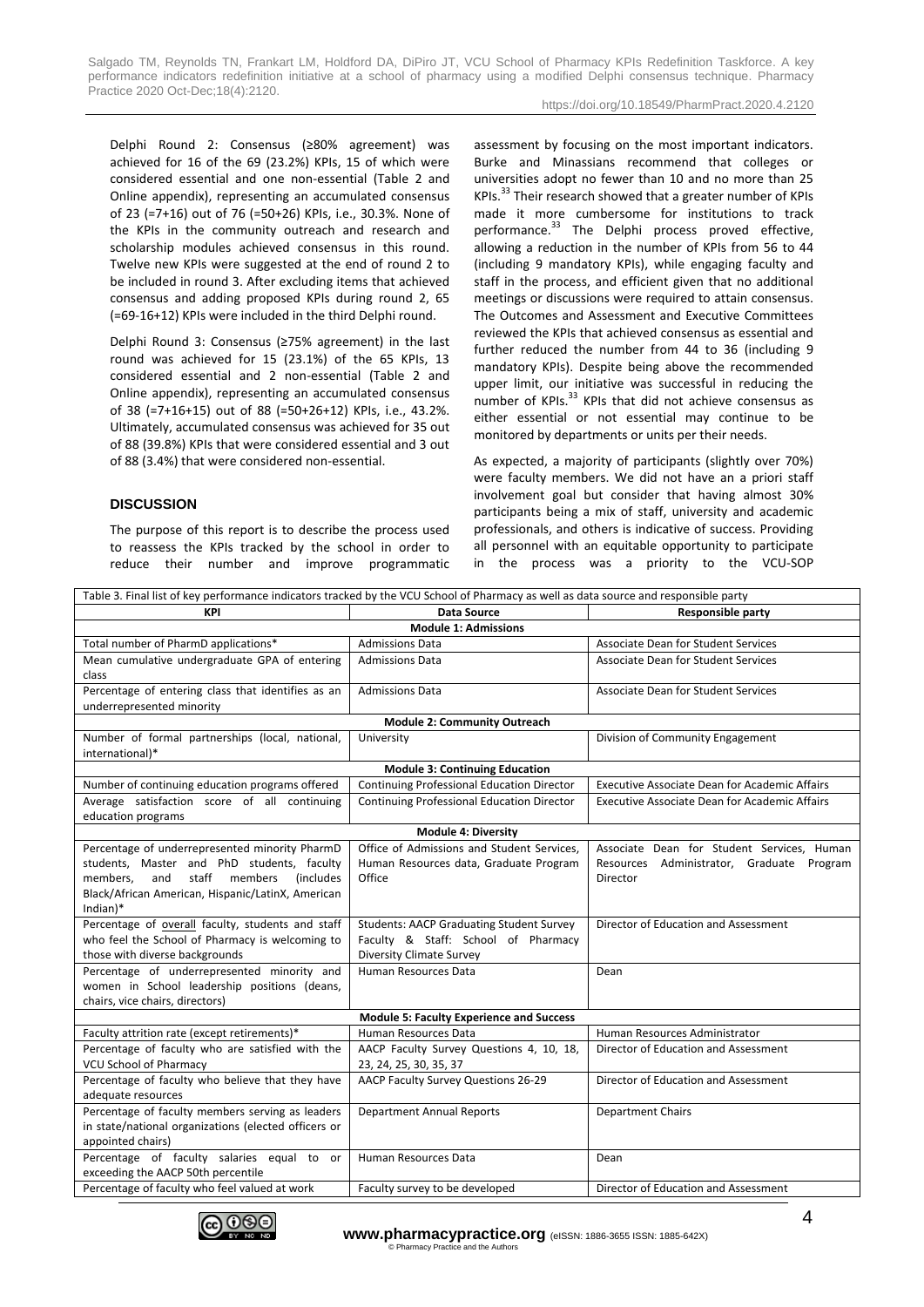Salgado TM, Reynolds TN, Frankart LM, Holdford DA, DiPiro JT, VCU School of Pharmacy KPIs Redefinition Taskforce. A key performance indicators redefinition initiative at a school of pharmacy using a modified Delphi consensus technique. Pharmacy Practice 2020 Oct-Dec;18(4):2120.

| Table 3 (cont). Final list of key performance indicators tracked by the VCU School of Pharmacy as well as data source and responsible party   |                                                          |                                                                        |  |  |  |  |
|-----------------------------------------------------------------------------------------------------------------------------------------------|----------------------------------------------------------|------------------------------------------------------------------------|--|--|--|--|
| Module 6: Staff Experience and Success                                                                                                        |                                                          |                                                                        |  |  |  |  |
| Percentage of staff who are satisfied with the VCU<br>School of Pharmacy                                                                      | Staff survey to be developed                             | Director of Education and Assessment                                   |  |  |  |  |
| Percentage of staff who believe that they have<br>adequate professional development                                                           | Staff survey to be developed                             | Director of Education and Assessment                                   |  |  |  |  |
| Percentage of staff who feel valued at work                                                                                                   | Staff survey to be developed                             | Director of Education and Assessment                                   |  |  |  |  |
| Staff attrition rate (except retirements)                                                                                                     | Human Resources Data                                     | Human Resources Administrator                                          |  |  |  |  |
|                                                                                                                                               | <b>Module 7: Fundraising</b>                             |                                                                        |  |  |  |  |
| Percentage of alumni who participate in the annual<br>giving                                                                                  | Development Office                                       | Director of Development                                                |  |  |  |  |
| Total amount of funds raised, including private funds<br>received as cash gifts and new gifts pledged annually.                               | Development Office                                       | Director of Development                                                |  |  |  |  |
|                                                                                                                                               | Module 8: Graduate Program                               |                                                                        |  |  |  |  |
| Percentage of graduate students completing their<br>degree who are satisfied with their training                                              | Graduate directors                                       | Associate Dean of Research and Graduate<br><b>Studies</b>              |  |  |  |  |
| Percentage of PhD students presenting at national or<br>international scientific conference by graduation                                     | Graduate directors                                       | Associate Dean of Research and Graduate<br><b>Studies</b>              |  |  |  |  |
| Percentage of students with at least 1 first author<br>original research peer-reviewed article by graduation (in<br>press or published)       | Graduate directors                                       | Associate Dean of Research and Graduate<br><b>Studies</b>              |  |  |  |  |
| Percentage of students employed as a post-doc or a<br>position in government, industry, or related field within<br>6 months of PhD graduation | Advisors, students                                       | Associate Dean of Research and Graduate<br><b>Studies</b>              |  |  |  |  |
|                                                                                                                                               | Module 9: Research and Scholarship                       |                                                                        |  |  |  |  |
| Total amount of grant funds awarded in fiscal year (all<br>sources) and average \$ per full-time faculty*                                     | <b>Budget office</b>                                     | <b>Assistant Dean of Finance</b>                                       |  |  |  |  |
| Number of grant applications awarded in fiscal year*                                                                                          | <b>Budget office</b>                                     | Assistant Dean of Finance                                              |  |  |  |  |
| Number of peer reviewed journal publications (average                                                                                         | <b>Department Annual Reports</b>                         | <b>Department Chairs</b>                                               |  |  |  |  |
| number per full-time faculty member)                                                                                                          |                                                          |                                                                        |  |  |  |  |
| NIH Funding Ranking (AACP and Blue Ridge Institute for<br><b>Medical Research)</b>                                                            | AACP and Blue Ridge rankings                             | Dean                                                                   |  |  |  |  |
| Module 10: Student Experience and Success                                                                                                     |                                                          |                                                                        |  |  |  |  |
| NAPLEX <sup>®</sup> and Multistate Pharmacy Jurisprudence<br>Examination pass rate for first-time exam takers exceeds<br>US average*          | National Association of Boards of Pharmacy               | Director of Education and Assessment                                   |  |  |  |  |
| Four-year attrition rate for PharmD students (total and<br>by demographics of age, gender, and race)*                                         | Office of Admissions and Student Services                | Associate Dean for Student Services                                    |  |  |  |  |
| Percentage of graduating class with pharmacy jobs<br>within 6 months of graduation*                                                           | Office of Admissions and Student Services                | Associate Dean for Student Services                                    |  |  |  |  |
| Percentage of graduating students who are satisfied<br>with the VCU School of Pharmacy PharmD Program                                         | <b>AACP Graduating Student Survey Questions</b><br>44-60 | Director of Education and Assessment                                   |  |  |  |  |
| Percentage of P1-P3 students who are satisfied with the<br>VCU School of Pharmacy PharmD Program                                              | <b>Student Experience Survey</b>                         | Director of Education and Assessment                                   |  |  |  |  |
| Percentage of graduating students who would choose<br>the VCU School of Pharmacy again for their pharmacy<br>education                        | AACP Graduating Student Survey Question<br>71            | AACP Graduating Student Survey/Director<br>of Education and Assessment |  |  |  |  |
| Number and percentage of graduating PharmD students<br>matching with a residency program                                                      | <b>Office of Admissions and Student Services</b>         | Associate Dean for Student Services                                    |  |  |  |  |
| *Denotes university mandated KPIs                                                                                                             |                                                          |                                                                        |  |  |  |  |

AACP, American Association of Colleges of Pharmacy; GPA, grade point average; KPI, key performance indicator; KPI, key performance indicator; NAPLEX, North American Pharmacist Licensure Examination; NIH, National Institutes of Health; PharmD, Doctor of Pharmacy; PhD, Doctor of Philosophy; US, United States; VCU, Virginia Commonwealth University.

administration. The panel size in our study was larger than the recommended number of experts in a Delphi study, between 15 and 30.<sup>31</sup> Research indicated that Delphi panels of more than 30 experts do not improve results.<sup>34,35</sup>

Three rounds, as opposed to the traditional four, were used given that previous evidence showed that three rounds were sufficient to achieve consensus, with most changes to items occurring between the first and second rounds.  $34,35$ The three-round Delphi technique is a common approach in the pharmacy literature and elsewhere, but other approaches including two rounds have also been adopted.<sup>18,22,26,28,36-38</sup> We deliberately used high consensus criteria (as high as ≥90% in the first round and ≥80% in the

second) to identify essential KPIs. Previous studies adopted a consensus threshold of ≥80%, or ≥75% throughout all rounds.18,26,38 Our study used varying consensus thresholds throughout the three rounds similar to previous research, with the goal to differentiate between KPIs for which consensus was obvious, and those that would generate more internal discussion regarding their inclusion for performance measurement purposes.<sup>17,37,39</sup> This approach allowed us to clearly identify student satisfaction, scholarly output, and funding as the most critical KPIs to evaluate the school's performance in round 1. These areas, in addition to the graduate program, were those for which more KPIs achieved consensus as essential at the end of round 3. These areas are consistent with KPIs described by Arif and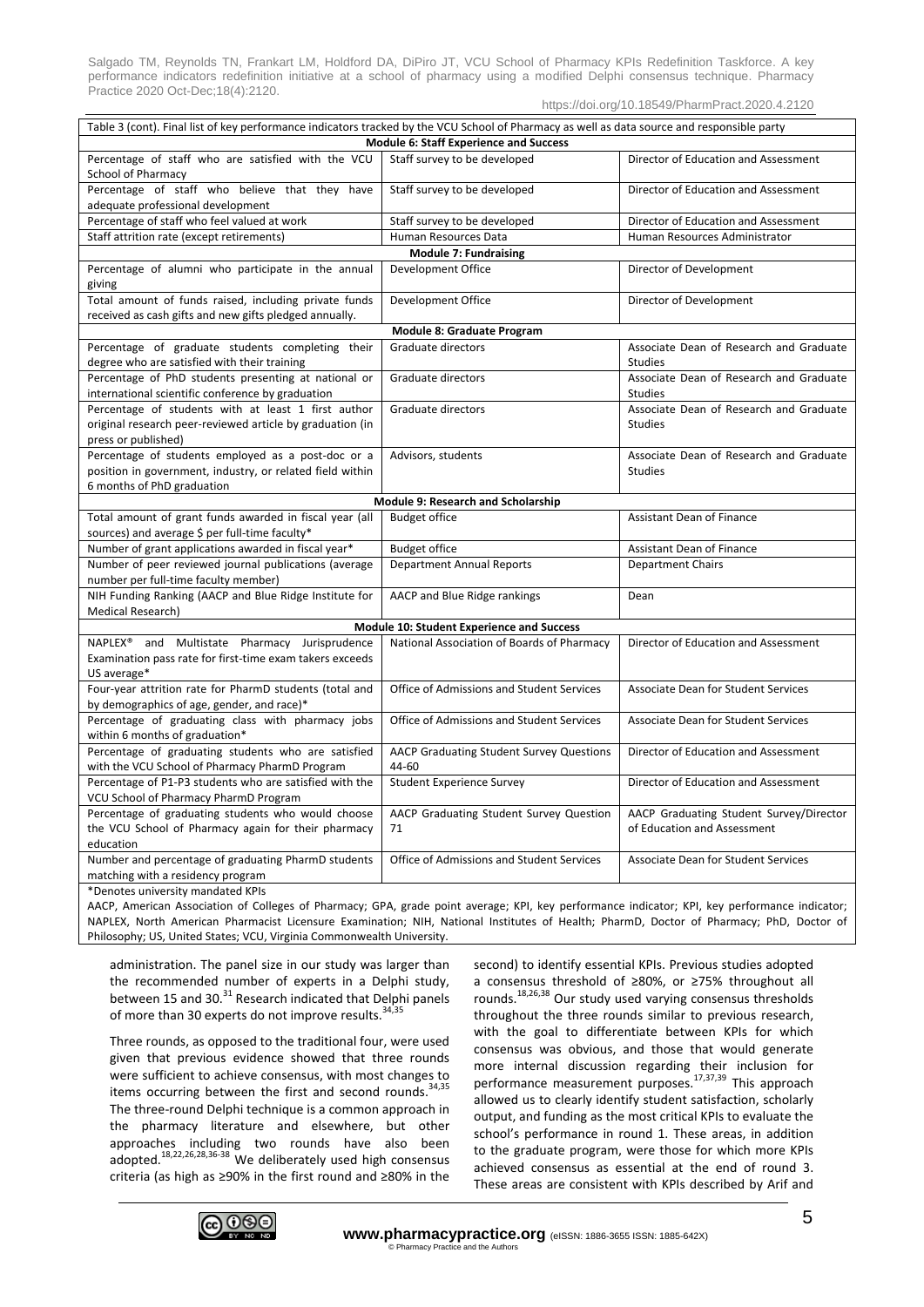Smiley.<sup>40</sup> No specific trends were noted in KPIs achieving consensus in the second and third rounds (Online appendix).

Different rating scales have been utilized to assess consensus in Delphi studies. Some used Likert scales with varying formats (4-, 5-, 6- or 9-point), while others used dichotomous scales.<sup>17-19,26,36,38,39</sup> When using Likert-type scales, consensus is often assessed by collapsing responses to the two most extreme options of agreement, technically rendering the scale dichotomous (i.e., agree or strongly agree versus everything else). In our study, we opted for a dichotomous option to obtain unequivocal decisions from participants regarding the essentiality of each KPI. We included an 'unable to respond' option to allow participants who were not familiar with certain aspects of the organization to avoid weighing in on the decision to keep or eliminate a KPI. This decision was left to the discretion of each participant rather than imposed a priori based on their role within the school. Other schools following a similar approach may choose to target individuals who they consider experts in a certain area to rate specific KPIs, which would result in different sets of KPIs being sent out to different groups of individuals. In our study, the number of individuals selecting the 'unable to respond' option ranged between 2-19 in round 1, 2-18 in round 2, and 1-12 in round 3 and did not negatively affect the recommended number of panelists in a Delphi process (between 15 and 30) in either round.<sup>31</sup>

Once the Delphi process was completed, the Outcomes and Assessment Committee recommended removal of 4 of the 35 KPIs that achieved consensus (excluding 9 mandatory KPIs) because they were either unable to be accurately measured, were already captured by other KPIs, or were not considered essential as a school wide KPI. Of note, all the KPIs removed had achieved consensus in the third round. The Executive Committee accepted these recommendations and proposed further removing two KPIs that also achieved consensus in the third round, combining two KPIs pertaining to fundraising into one, and rewording another to improve clarity (Table 3). KPIs approved by the Executive Committee were presented to and reviewed by the school's National Advisory Committee, which includes alumni and other stakeholders, as well as University administration.

Regarding lessons learned, the Delphi technique allowed transparency in the process of adding, refining and removing school wide KPIs. Without the use of this technique, we would likely have remained with an undesirably high number of KPIs, a lack of focus, and low buy-in from faculty and staff. Prior to this initiative, most faculty and staff were not aware of the school's KPIs. Their inclusion in this systematic process ensured that new voices, namely staff, junior faculty, or faculty without administrative duties, were heard.

KPIs are the basis for both internal and external accountability at the VCU-SOP. One of the recommendations by Burke and Minassians is for institutions to implement internal performance reporting.<sup>41</sup> At the VCU-SOP, members of the Executive Committee are charged with setting target goals and responsible units for each KPI at the beginning of the fiscal year. Both the Executive and Outcomes Assessment Committees are responsible for designing and implementing actionable quality improvement strategies. This continuous review of KPIs ensures that we are using valid measures to assess the school's performance and that we are measuring critical outcomes for accreditation purposes and state priorities, per Burke and Minassians's recommendations.<sup>4</sup> Furthermore, select KPIs applicable to each employee's role have been integrated into annual performance evaluations. As a result of this process, the VCU-SOP added new items to already existing surveys and created new surveys to collect newly proposed KPIs (e.g., KPIs related to staff experience) or enhance collection of existing ones. As for external accountability, achievement of the nine KPIs mandated by the university is reported to the Vice Provost of Health Sciences who, in turn, communicates how the VCU-SOP contributes to University goals to higher levels of administration, as well as to alumni and donors.

One limitation is that the panel was not comprised of a group of experts in performance management, per best practices in conducting a Delphi technique. $31$  Additionally, the results are not generalizable to other pharmacy schools. However, our goal was to illustrate a way to engage faculty and staff in the process of refining the KPIs that other institutions may find useful.

## **CONCLUSIONS**

This study illustrates how a Delphi consensus technique can be used in committee service as a means to promote faculty and staff involvement in school's decisions, in this case KPIs selection, instead of following a top-down approach. The process resulted in the successful refinement of the number of KPIs to be tracked by the VCU-SOP while engaging faculty and staff.

Pharmacy schools' administrators may opt to evolve to a more integrated perspective of organizational success by using widely known strategic management tools such as the balanced scorecard. The Delphi technique could be a viable approach to elicit specific measures of performance for the balanced scorecard dimensions, i.e., financial, customer, learning and innovation, and internal process perspectives. The Delphi technique can also be utilized for multiple other purposes in committee or college work when seeking to obtain consensus about specific skills, competencies, programmatic content, organizational aspects of the school, among others.

## **CONFLICT OF INTEREST**

None to declare.

## **FUNDING**

No funding was received for the conduct of this work.

## **\*VCU School of Pharmacy KPIs Redefinition Taskforce**

Karolina A. Aberg, Rucha Bond, Donald F. Brophy, Gretchen M. Brophy, John D. Bucheit, Lauren M. Caldas, Norman V.

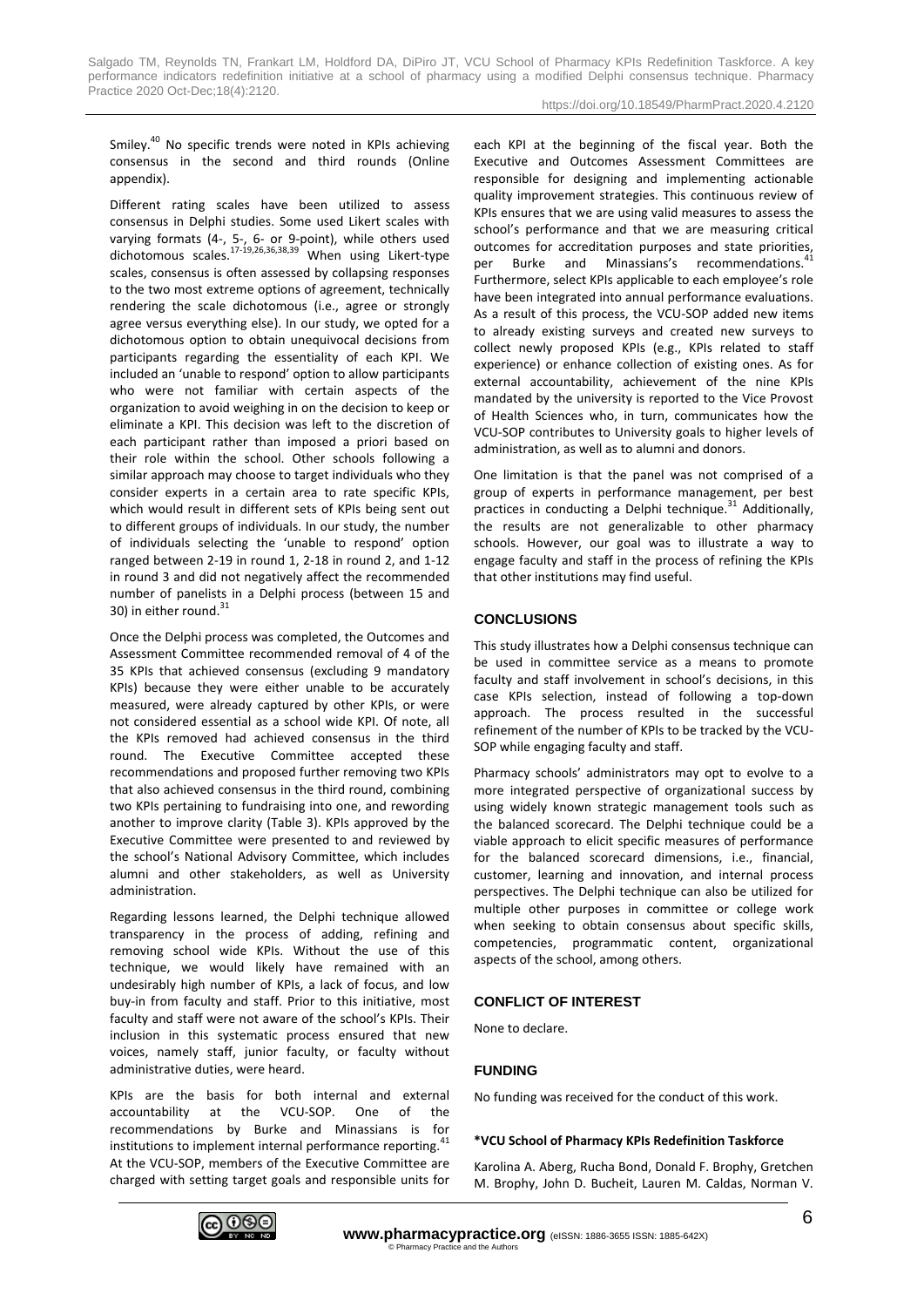Salgado TM, Reynolds TN, Frankart LM, Holdford DA, DiPiro JT, VCU School of Pharmacy KPIs Redefinition Taskforce. A key performance indicators redefinition initiative at a school of pharmacy using a modified Delphi consensus technique. Pharmacy Practice 2020 Oct-Dec;18(4):2120.

https://doi.org/10.18549/PharmPract.2020.4.2120

Carroll, Gioia N. Casso, Louie Correa, Sha-kim Craft, Sandro R. P. da Rocha, Katrina Davis, Umesh R. Desai, Dave L. Dixon, Betty Dobbie, Krista L. Donohoe, Malgorzata Dukat, Keith C. Ellis, Denise Emminger, Barbara J. Exum, Rachel W. Flurie, Chris Garland, Sharon S. Gatewood, Phillip M. Gerk, Jean-Venable Goode, Matthew S. Halquist, Adam M. Hawkridge, Michael Hindle, Leigh Anne Hylton Gravatt, Sonja Johnson-Blaziak, Victoria Keel, Glen E. Kellogg, Cynthia K. Kirkwood, Demetrice Lassiter-Norment, Aron H. Lichtman, Abigale T. Matulewicz, Joseph L. McClay, MaryPeace McRae, Faik N. Musayev, Pramit A. Nadpara, Kelechi C. Ogbonna, Nicole E. Omecene, Amy L. Pakyz, Lauren G. Pamulapati, Julie A. Patterson, Emily P. Peron, Elvin T. Price, Masahiro Sakagami, Victoria I. Savoy, Evan M. Sisson, Douglas H. Sweet, Benjamin W. van Tassell, Jurgen Venitz, Madeleine E. Wagner, Greg O. Weatherford, Dayanjan S. Wijesinghe, Michelle Wise, Janet M. Wooten, Nancy S. Yunker, Shijun Zhang, Guizhi Zhu, Kristin M. Zimmerman.

## **References**

- 1. Armstrong M. Handbook of performance management. 4th ed. London: Kogan Page; 2009.
- 2. Lewis DR, Hendel DD, Kallsen L. Performance indicators as a foundation of institutional autonomy Implications for higher education institutions in Europe. Tertiary Educ Manag. 2007;13:203-226. vs://doi.org/10.1080/13583<u>880701502158</u>
- 3. Borden V, Banta T. Using performance indicators to guide strategic decision making. New directions for institutional research, 82. San Francisco, CA: Jossey-Bass; 1994.
- 4. Burke J. Performance funding indicators: Concerns, values, and models for two- and four-year colleges and universities. Albany, NY: Rockefeller Institute; 1997.
- 5. Ruppert SS. Charting higher education accountability: A sourcebook of state-level performance indicators. Denver, CO: Education Commission of the States; 1994.
- 6. Higher Education Statistics Agency. About the uk performance indicators. Available at: [https://www.hesa.ac.uk/data-and](https://www.hesa.ac.uk/data-and-analysis/performance-indicators/about)[analysis/performance-indicators/about](https://www.hesa.ac.uk/data-and-analysis/performance-indicators/about) (accessed May 30, 2020).
- 7. Breakwell GM, Tytherleigh MY. University leaders and university performance in the United Kingdom: Is it "who" leads, or "where" they lead that matters most? Higher Educ. 2010;60:491-506.<https://doi.org/10.1007/s10734-010-9311-0>
- 8. Tertiary Education Commission. Educational performance indicators for teos. Available at: <https://www.tec.govt.nz/funding/funding-and-performance/performance/teo/epi-reports/> (accessed May 30, 2020).
- 9. Weingarten HP, Hicks M. Performance of the Ontario (Canada) higher-education system: Measuring only what matters. In: Curaj A, Deca L, Pricopie R, ed. European higher education area - The impact of past and future policies. Cham: Springer; 2018. ISBN: 978-3-319-77407-7
- 10. Fleming S, Apps N, Harbon P, Baldock C. Assessing space utilisation relative to key performance indicators how well, not how much, space is used. J Higher Educ Policy Manag. 2012;34(5):503-515. https://doi.org/10.1080/1360080X.2012.71599
- 11. Watt C, Lancaster C, Gilbert J, Higerd T. Performance funding and quality enhancement at three research universities in the United States. Tertiary Educ Manag. 2004;10:61-72.<https://doi.org/10.1023/B:TEAM.0000012243.95698.3d>
- 12. Hall PD, Dipiro JT, Rowen RC, McNair D. A continuous quality improvement program to focus a college of pharmacy on programmatic advancement. Am J Pharm Educ. 2013;77(6):117.<https://doi.org/10.5688/ajpe776117>
- 13. Grabenstein JD. Trends in the Numbers of US Colleges of Pharmacy and Their Graduates, 1900 to 2014. Am J Pharm Educ. 2016;80(2):25.<https://doi.org/10.5688/ajpe80225>
- 14. Pharmacy College Application Service and American Association of Colleges of Pharmacy. 2018-2019 PharmCAS applicant data report. Available at: [http://connect.aacp.org/HigherLogic/System/DownloadDocumentFile.ashx?DocumentFileKey=6fd0bf77-20d6-8bd0-ea8f-](http://connect.aacp.org/HigherLogic/System/DownloadDocumentFile.ashx?DocumentFileKey=6fd0bf77-20d6-8bd0-ea8f-802291427396)[802291427396](http://connect.aacp.org/HigherLogic/System/DownloadDocumentFile.ashx?DocumentFileKey=6fd0bf77-20d6-8bd0-ea8f-802291427396) (accessed May 30, 2020).
- 15. Pavuluri N, Aparasu RR, Boje KMK, Danielson J, El-Ibiary SY, Iyer AKV, Ochs LA, Robinson JD, Shah S, Williams CC, Moore TM, Wargo KA. Consideration of Aggressive and Strategic Approaches to Address Declining Enrollment in US Pharmacy Schools. Am J Pharm Educ. 2019;83(6):6959[. https://doi.org/10.5688/ajpe6959](https://doi.org/10.5688/ajpe6959)
- 16. Studer Q. Build the foundation (passion and purpose). In: Struder Q, ed. Results that last Hardwiring behaviors that will take your company to the top. Hoboken, NJ: John Wiley & Sons; 2008.
- 17. Benson H, Lucas C, Williams KA. Establishing consensus for general practice pharmacist education: A Delphi study. Curr Pharm Teach Learn. 2020;12(1):8-13[. https://doi.org/10.1016/j.cptl.2019.10.010](https://doi.org/10.1016/j.cptl.2019.10.010)
- 18. Traynor AP, Borgelt L, Rodriguez TE, Ross LA, Schwinghammer TL. Use of a modified Delphi process to define the leadership characteristics expected of pharmacy faculty members. Am J Pharm Educ. 2019;83(7):7060. <https://doi.org/10.5688/ajpe7060>
- 19. Covvey JR, Ryan M. Use of a modified Delphi process to determine course objectives for a model global health course in a pharmacy curriculum. Am J Pharm Educ. 2018;82(8):6358[. https://doi.org/10.5688/ajpe6358](https://doi.org/10.5688/ajpe6358)
- 20. Desselle S, Rosenthal M, Holmes ER, Andrews B, Lui J, Raja L. Components of a measure to describe organizational culture in academic pharmacy. Am J Pharm Educ. 2017;81(10):6022. https://doi.org/10.5688/ajpe602.
- 21. Janke KK, Kelley KA, Sweet BV, Kuba SE. A modified Delphi process to define competencies for assessment leads supporting a doctor of pharmacy program. Am J Pharm Educ. 2016;80(10):167[. https://doi.org/10.5688/ajpe8010167](https://doi.org/10.5688/ajpe8010167)
- 22. Janke KK, Traynor AP, Boyle CJ. Competencies for student leadership development in doctor of pharmacy curricula to assist curriculum committees and leadership instructors. Am J Pharm Educ. 2013;77(10):222. <https://doi.org/10.5688/ajpe7710222>